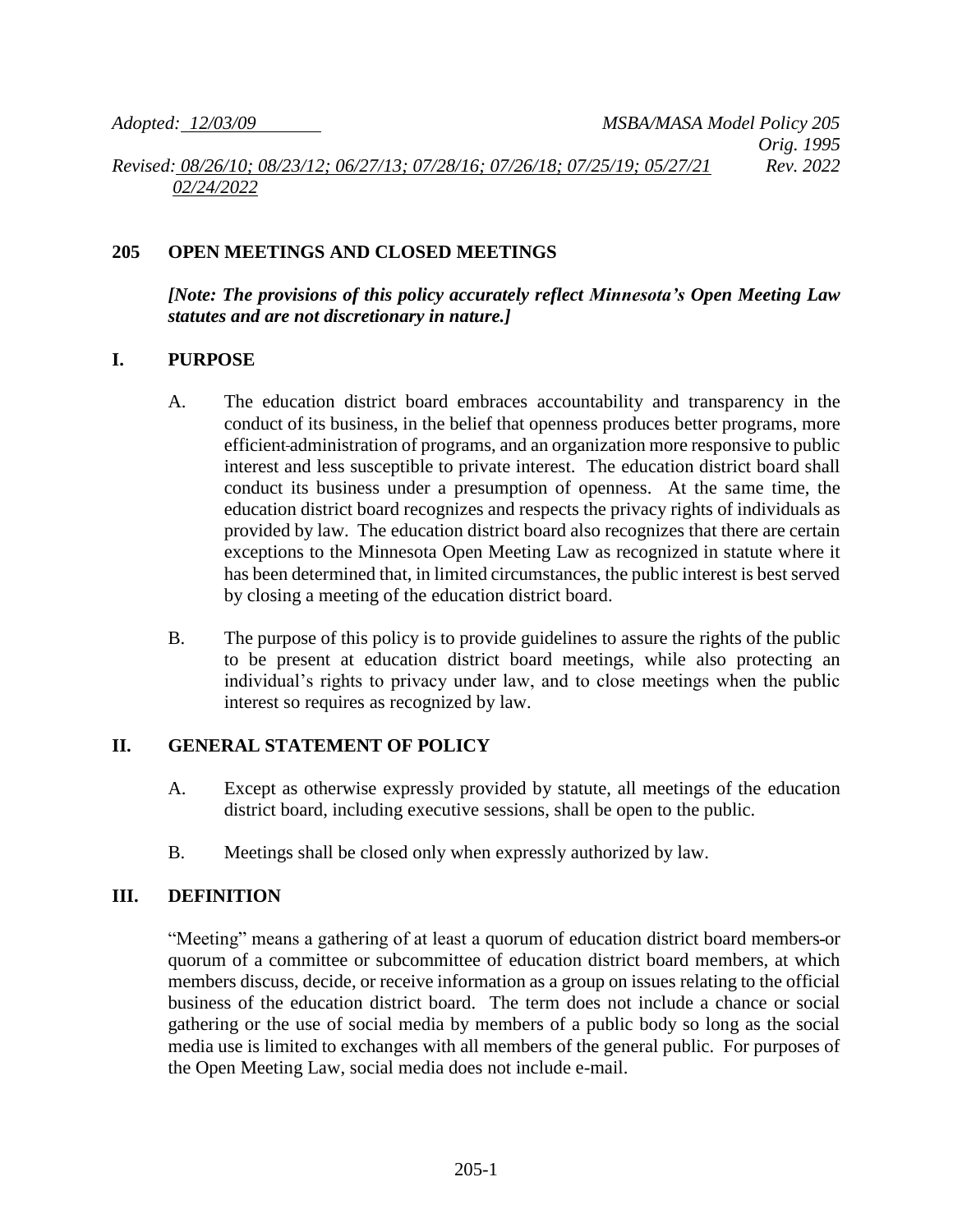## **IV. PROCEDURES**

### A. Meetings

### 1. Regular Meetings

A schedule of the regular meetings of the education district board shall be kept on file at the education district office. If the education district board decides to hold a regular meeting at a time or place different from the time or place stated in its regular meeting schedule, it shall give the same notice of the meeting as for a special meeting.

### 2. Special Meetings

- a. For a special meeting, the education district board shall post written notice of the date, time, place, and purpose of the meeting on the principal bulletin board of the education district or on the door of the education district board's usual meeting room if there is no principal bulletin board. The education district board's actions at the special meeting are limited to those topics included in the notice.
- b. The notice shall also be mailed or otherwise delivered to each person who has filed a written request for notice of special meetings. This notice shall be posted and mailed or delivered at least three days before the date of the meeting.
- c. As an alternative to mailing or otherwise delivering notice to persons who have filed a written request, the education district board may publish the notice once, at least three days before the meeting, in the official newspaper of the education district or, if none, in a qualified newspaper of general circulation within the area of the education district.
- d. A person filing a request for notice of special meetings may limit the request to particular subjects, in which case the education district board is required to send notice to that person only concerning those particular subjects.
- e. The education district board will establish an expiration date on requests for notice of special meetings and require refiling once each year. Not more than sixty (60) days before the expiration date of request for notice, the education district board shall send notice of the refiling requirement to each person who filed during the preceding year.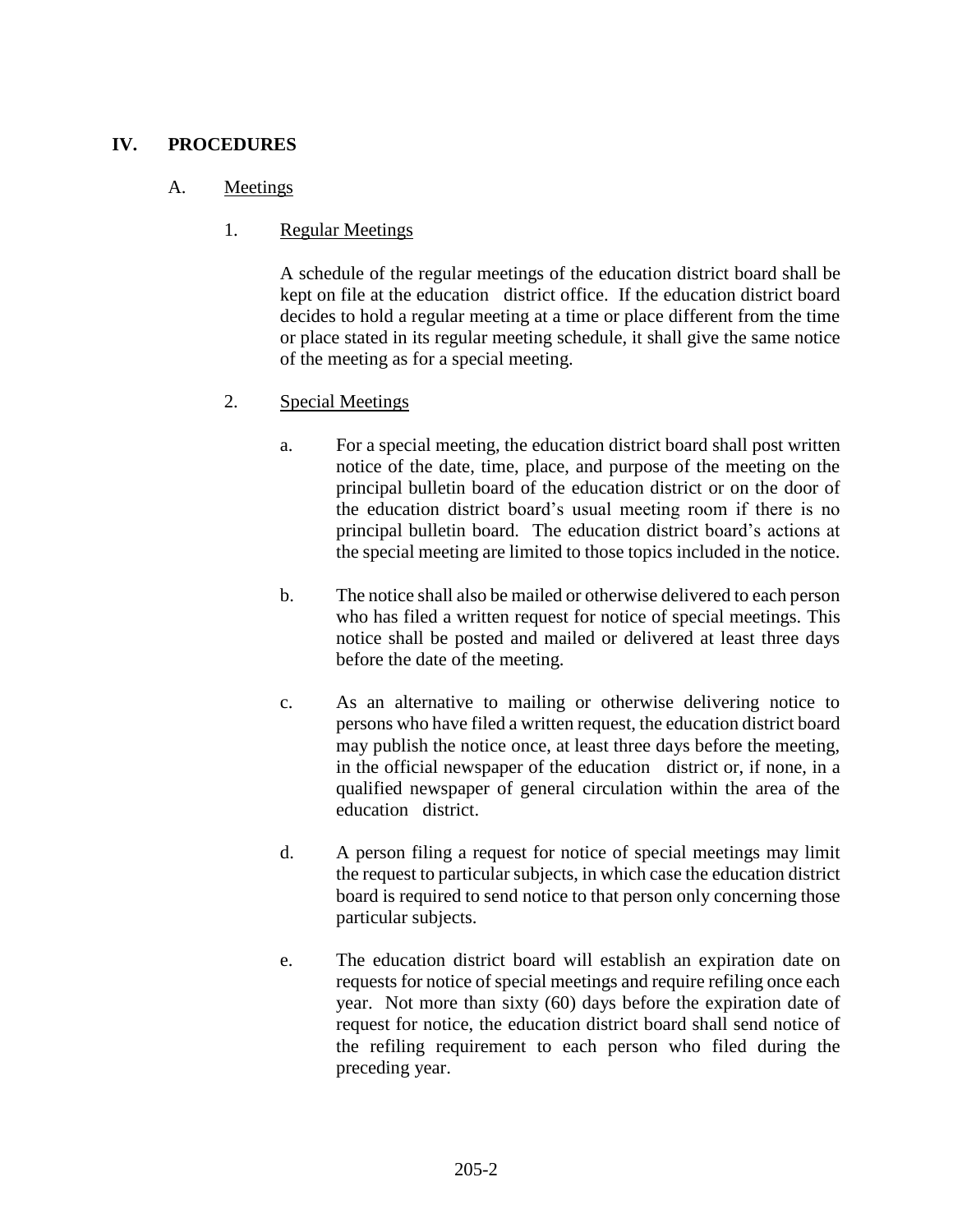- 3. Emergency Meetings
	- a. An emergency meeting is a special meeting called because of circumstances that, in the education district board's judgment, require immediate consideration.

*[Note: While the statute leaves the question to the board of whether the circumstances require immediate consideration at an emergency meeting, advisory opinions of the Minnesota Commissioner of Administration would limit such meetings to responding to natural disasters or health epidemics caused by an event such as an accident or terrorist attack.]*

- b. If matters not directly related to the emergency are discussed or acted upon, the minutes of the meeting shall include a specific description of those matters.
- c. The education district board shall make good faith efforts to provide notice of the emergency meeting to each news medium that has filed a written request for notice if the request includes the news medium's telephone number.
- d. Notice of the emergency meeting shall be given by telephone or any other method used to notify the members of the education district board.
- e. Notice shall be provided to each news medium which has filed a written request for notice as soon as reasonably practicable after notice has been given to the education district board members.
- f. Notice shall include the subject of the meeting.
- g. Posted or published notice of an emergency meeting shall not be required.
- h. The notice requirements for an emergency meeting as set forth in this policy shall supersede any other statutory notice requirement for a special meeting that is an emergency meeting.
- 4. Recessed or Continued Meetings

If a meeting is a recessed or continued session of a previous meeting, and the time and place of the meeting was established during the previous meeting and recorded in the minutes of that meeting, then no further published or mailed notice is necessary.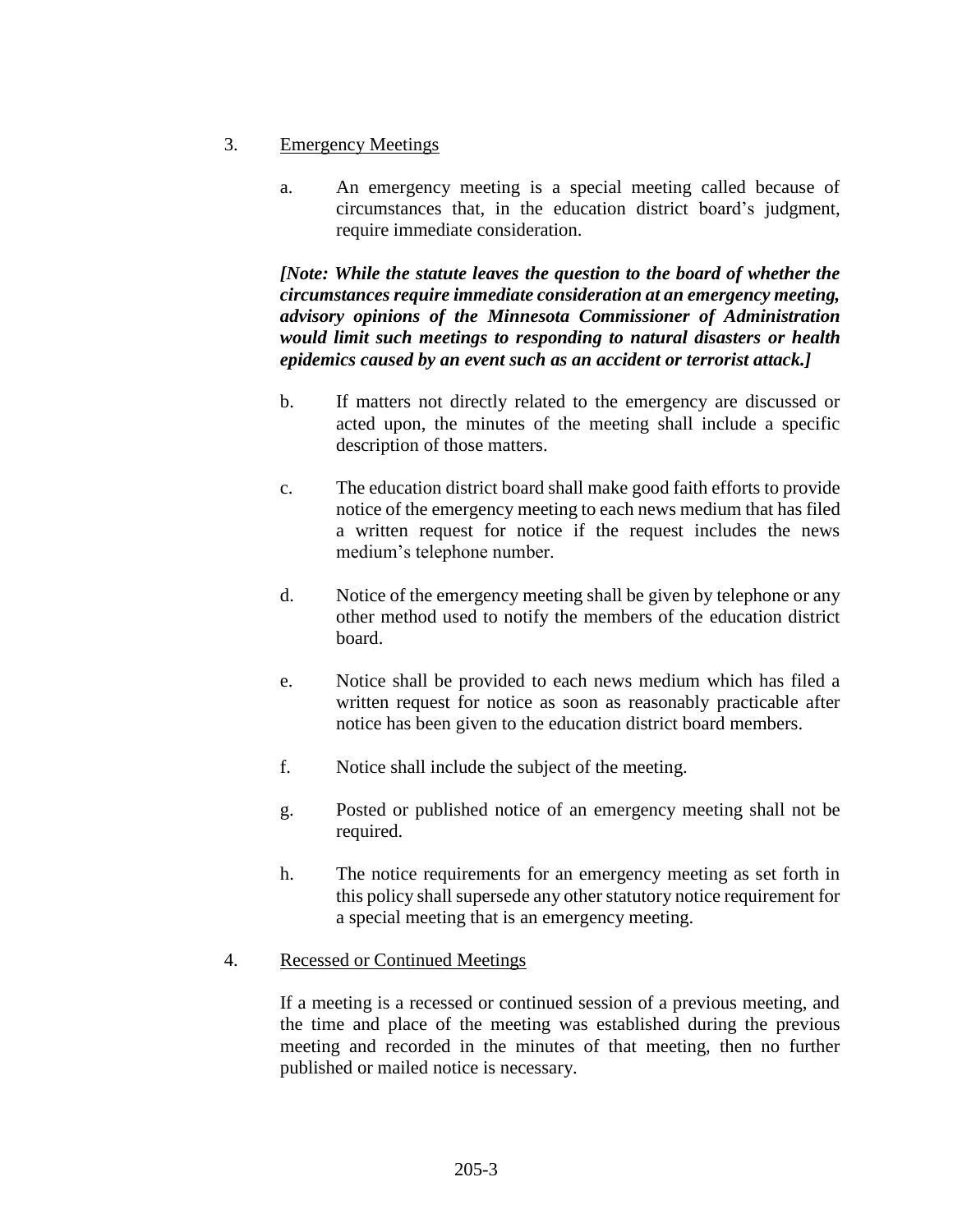# 5. Closed Meetings

The notice requirements of the Minnesota Open Meeting Law apply to closed meetings.

# 6. Actual Notice

If a person receives actual notice of a meeting of the education district board at least twenty-four (24) hours before the meeting, all notice requirements are satisfied with respect to that person, regardless of the method of receipt of notice.

## 7. Meetings during Pandemic or Chapter 12 Emergency

In the event of a health pandemic or an emergency declared under Minn. Stat. Ch. 12, a meeting may be conducted by telephone or interactive technology in compliance with Minn. Stat. § 13D.021.

# 8. Meetings by Interactive Technology

A meeting may be conducted by interactive technology, Zoom, Skype, or other similar electronic means in compliance with Minn. Stat. § 13D.02.

B. Votes

The votes of education district board members shall be recorded in a journal or minutes kept for that purpose. The journal or any minutes used to record votes of a meeting must be open to the public during all normal business hours at the education district's administrative offices.

# C. Written Materials

- 1. In any open meeting, a copy of any printed materials, including electronic communications, relating to the agenda items of the meeting prepared or distributed by or at the direction of the education district board or its employees and distributed to or available to all education district board members shall be available in the meeting room for inspection by the public while the education district board considers their subject matter.
- 2. This provision does not apply to materials not classified by law as public, or to materials relating to the agenda items of a closed meeting.

# D. Open Meetings and Data

1. Meetings may not be closed to discuss data that are not public data, except as provided under Minnesota law.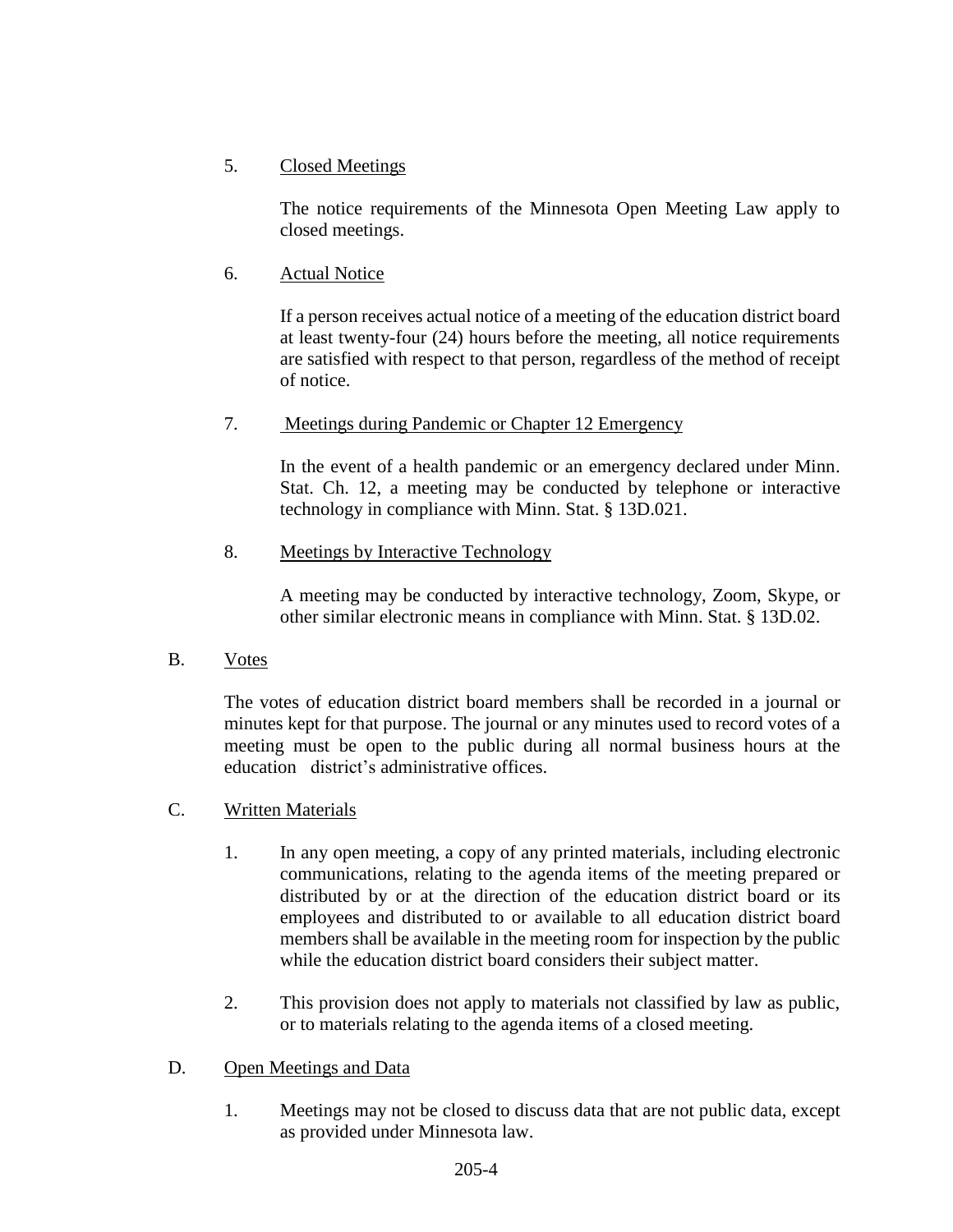- 2. Data that are not public data may be discussed at an open meeting if the disclosure relates to a matter within the scope of the education district board's authority and is reasonably necessary to conduct the business or agenda item before the education district board.
- 3. Data discussed at an open meeting retain the data's original classification; however, a record of the meeting, regardless of form, shall be public.

## E. Closed Meetings

- 1. Labor Negotiations Strategy
	- a. The education district board may, by a majority vote in a public meeting, decide to hold a closed meeting to consider strategy for labor negotiations, including negotiation strategies or developments or discussion and review of labor negotiation proposals, conducted pursuant to Minnesota's Public Employment Labor Relations Act (PELRA)
	- b. The time and place of the closed meeting shall be announced at the public meeting. A written roll of education district board members and all other persons present at the closed meeting shall be made available to the public after the closed meeting. The proceedings of a closed meeting to discuss negotiation strategies shall be tape recorded, and the tape recording shall be preserved for two years after the contract discussed at the meeting is signed. The recording shall be made available to the public after all labor contracts are signed by the education district board for the current budget period.
- 2. Sessions Closed by Bureau of Mediation Services

All negotiations, mediation meetings, and hearings between the education district board and its employees or their respective representatives are public meetings. Mediation meetings may be closed only by the Commissioner of the Bureau of Mediation Services (BMS). The use of recording devices, stenographic records, or other recording methods is prohibited in mediation meetings closed by the BMS.

3. Preliminary Consideration of Allegations or Charges

The education district board shall close one or more meetings for preliminary consideration of allegations or charges against an individual subject to its authority. If the education district board members conclude that discipline of any nature may be warranted as a result of those specific charges or allegations, further meetings or hearings relating to those specific charges or allegations held after that conclusion is reached must be open. A meeting must also be open at the request of the individual who is the subject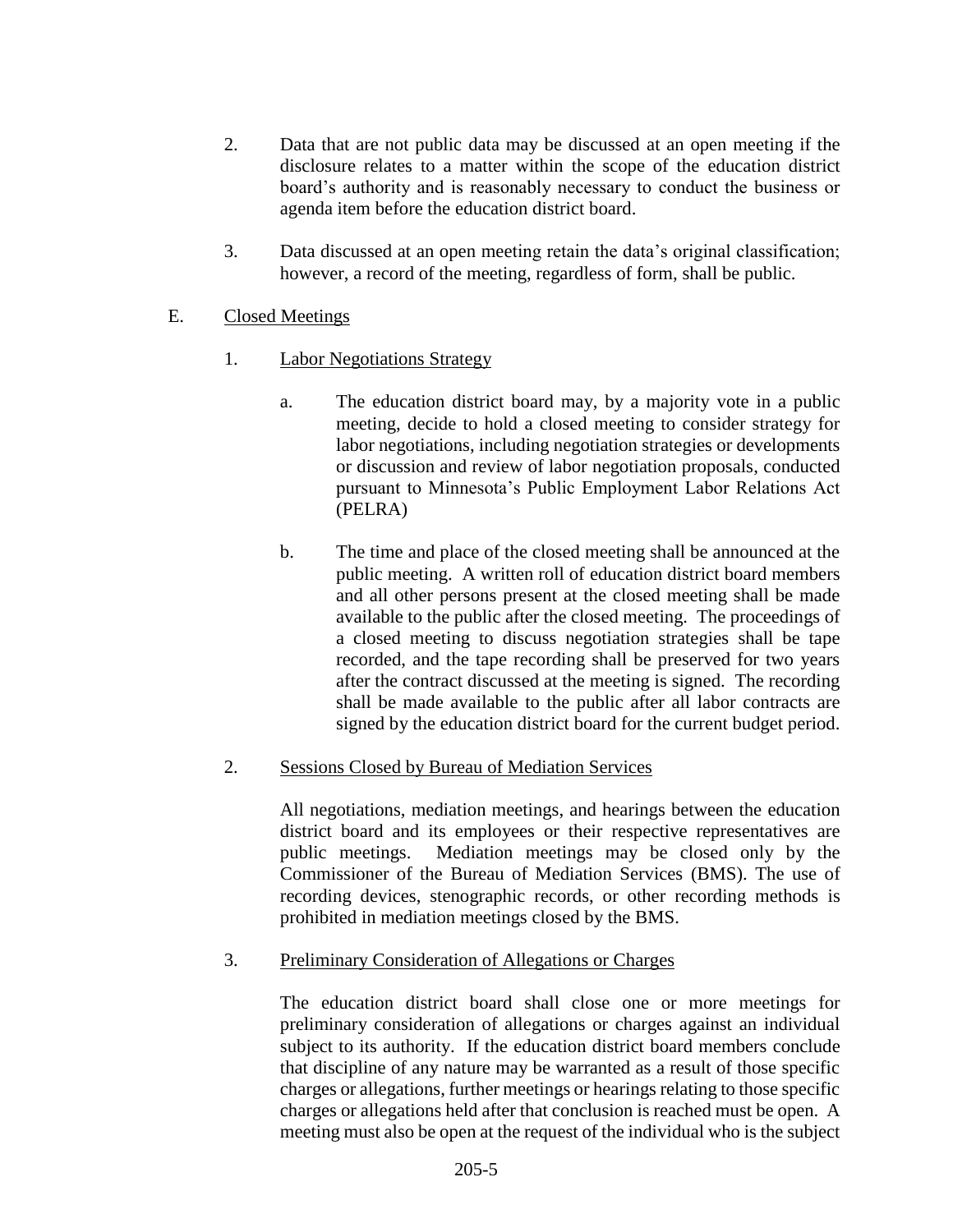of the meeting. A closed meeting for this purpose must be electronically recorded at the expense of the education district, and the recording must be preserved for at least three years after the date of the meeting. The recording is not available to the public.

### 4. Performance Evaluations

The education district board may close a meeting to evaluate the performance of an individual who is subject to its authority. The education district board shall identify the individual to be evaluated prior to closing a meeting. At its next open meeting, the education district board shall summarize its conclusions regarding the evaluation. A meeting must be open at the request of the individual who is the subject of the meeting. A closed meeting for this purpose must be electronically recorded at the expense of the education district, and the recording must be preserved for at least three years after the date of the meeting. The recording is not available to the public.

## 5. Attorney-Client Privilege Meeting

A meeting may be closed if permitted by the attorney-client privilege. Attorney-client privilege applies when litigation is imminent or threatened, or when the education district board needs advice above the level of general legal advice, for example, regarding specific acts and their legal consequences. A meeting may be closed to seek legal advice concerning litigation strategy, but the mere threat that litigation might be a consequence of deciding a matter one way or another does not, by itself, justify closing the meeting. The motion to close the meeting must specifically describe the matter to be discussed at the closed meeting, subject to relevant privacy and confidentiality considerations under state and federal law. The law does not require that such a meeting be recorded.

- 6. Dismissal Hearing
	- a. A hearing on dismissal of a licensed teacher shall be public or private at the teacher's discretion. A hearing regarding placement of teachers on unrequested leave of absence shall be public.
	- b. A hearing on dismissal of a student pursuant to the Pupil Fair Dismissal Act shall be closed unless the pupil, parent, or guardian requests an open hearing.
	- c. To the extent a teacher or student dismissal hearing is held before the education district board and is closed, the closed meeting must be electronically recorded at the expense of the education district, and the recording must be preserved for at least three years after the date of the meeting. The recording is not available to the public.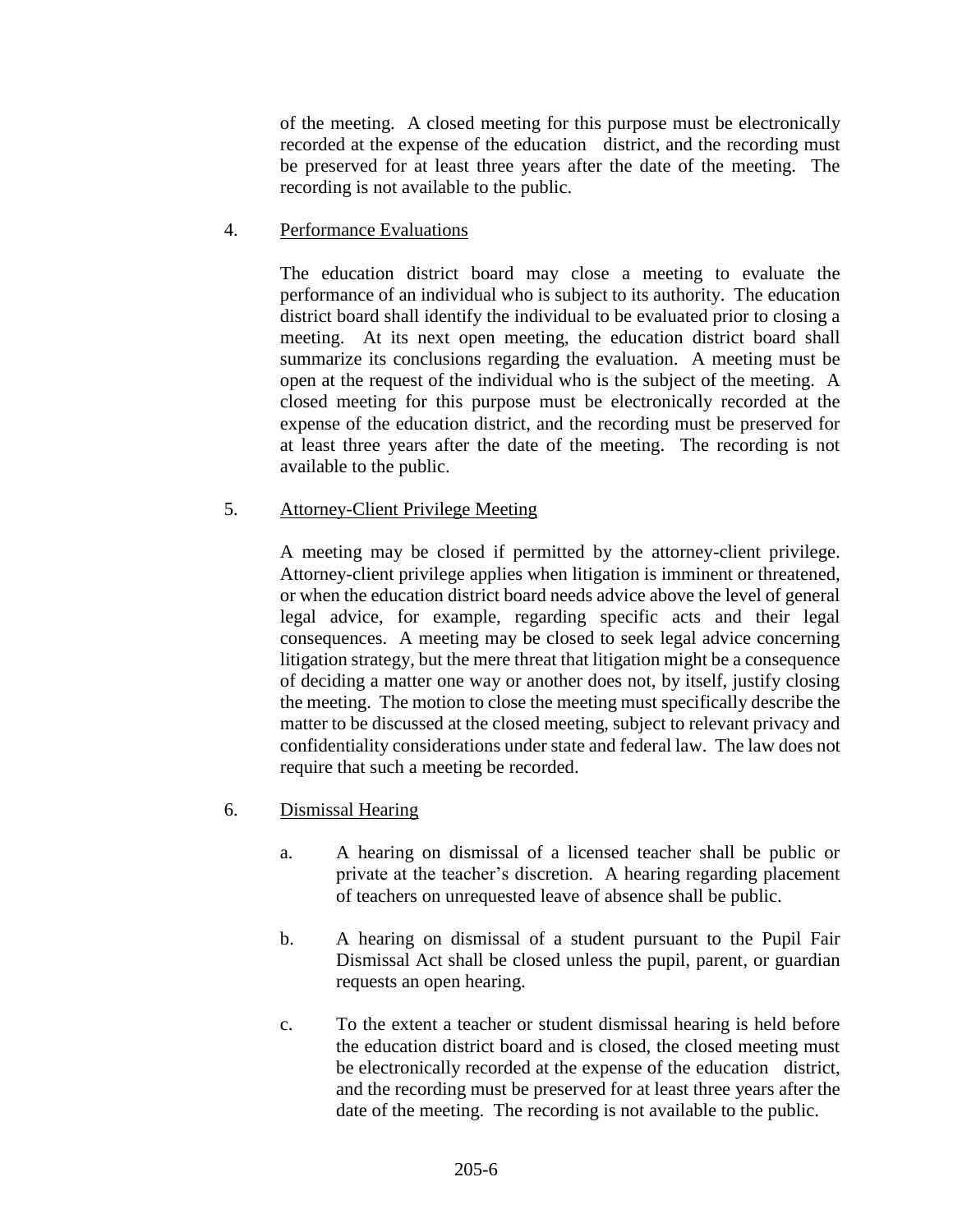### 7. Coaches; Opportunity to Respond

- a. If the education district board has declined to renew the coaching contract of a licensed or non-licensed head varsity coach, it must notify the coach within fourteen (14) days of that decision.
- b. If the coach requests the reasons for the nonrenewal, the education district board must give the coach its reasons in writing within ten (10) days of receiving the request. The existence of parent complaints must not be the sole reason for the education district board not to renew a coaching contract.
- c. On the request of the coach, the education district board must provide the coach with a reasonable opportunity to respond to the reasons at an education district board meeting.
- d. The meeting may be open or closed at the election of the coach unless the meeting is closed as required by Minn. Stat. § 13D.05, Subd. 2, to discuss educational or certain other nonpublic data.
- e. A meeting closed for this purpose must be electronically recorded at the expense of the education district, and the recording must be preserved for at least three years after the date of the meeting. The recording is not available to the public.

#### 8. Meetings to Discuss Certain Not Public Data

a. Any portion of a meeting must be closed if the following types of data are discussed:

> (1) data that would identify alleged victims or reporters of criminal sexual conduct, domestic abuse, or maltreatment of minors or vulnerable adults;

> (2) active investigative data collected or created by a law enforcement agency;

> (3) educational data, health data, medical data, welfare data, or mental health data that are not public data; or

(4) an individual's personal medical records.

b. A closed meeting must be electronically recorded at the expense of the education district, and the recording must be preserved for at least three years after the date of the meeting. The recording is not available to the public.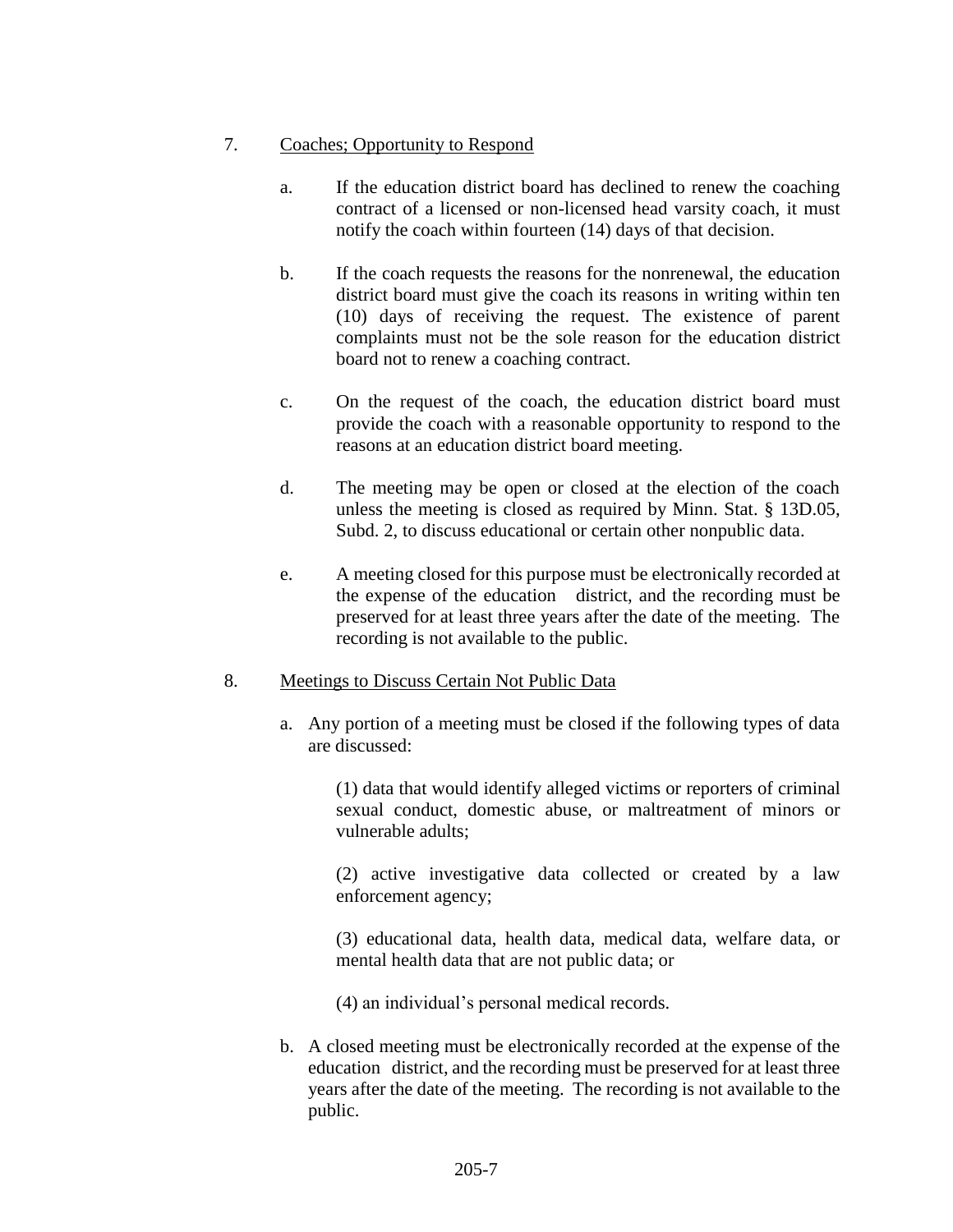### 9. Purchase and Sale of Property

- a. The education district board may close a meeting:
	- (1) to determine the asking price for real or personal property to be sold by the education district;
	- (2) to review confidential or nonpublic appraisal data; and
	- (3) to develop or consider offers or counteroffers for the purchase or sale of real or personal property.
- b. Before closing the meeting, the education district board must identify on the record the particular real or personal property that is the subject of the closed meeting.
- c. The closed meeting must be tape recorded at the expense of the education district. The tape must be preserved for eight years after the date of the meeting and be made available to the public after all real or personal property discussed at the meeting has been purchased or sold or the education district board has abandoned the purchase or sale. The real or personal property that is the subject of the closed meeting must be specifically identified on the tape. A list of education district board members and all other persons present at the closed meeting must be made available to the public after the closed meeting.
- d. An agreement reached that is based on an offer considered at a closed meeting is contingent on its approval by the education district board at an open meeting. The actual purchase or sale must be approved at an open meeting and the purchase price or sale price is public data.

## 10. Security Matters

- a. The education district board may close a meeting to receive security briefings and reports, to discuss issues related to security systems, to discuss emergency response procedures, and to discuss security deficiencies in or recommendations regarding public services, infrastructure, and facilities, if disclosure of the information discussed would pose a danger to public safety or compromise security procedures or responses.
- b. Financial issues related to security matters must be discussed and all related financial decisions must be made at an open meeting.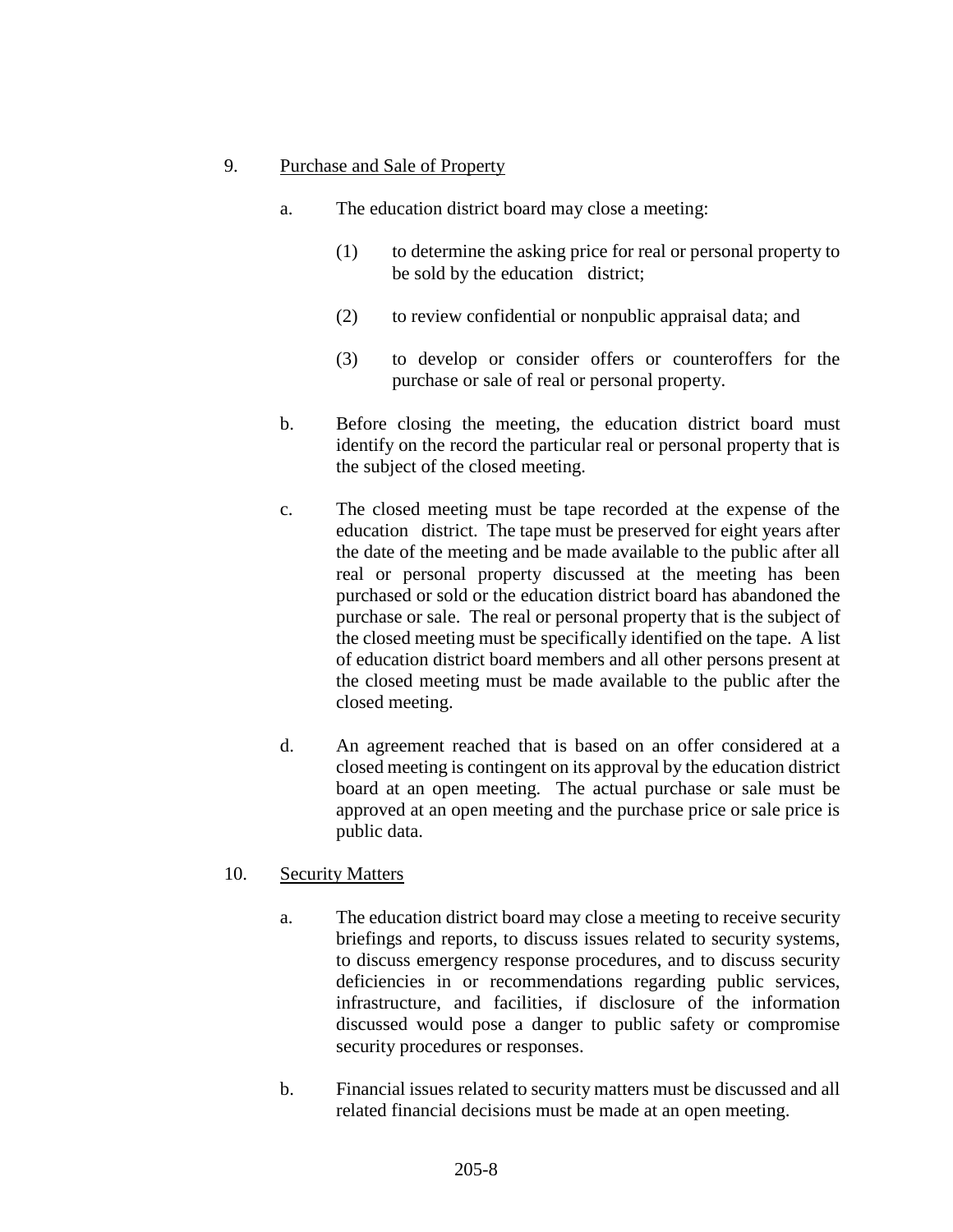- c. Before closing a meeting, the education district board must refer to the facilities, systems, procedures, services, or infrastructures to be considered during the closed meeting.
- d. The closed meeting must be tape recorded at the expense of the education district and the recording must be preserved for at least four years.
- 11. Other Meetings

Other meetings shall be closed as provided by law, except as provided above. A closed meeting must be electronically recorded at the expense of the education district, and the recording must be preserved for at least three years after the date of the meeting. The recording is not available to the public.

### F. Procedures for Closing a Meeting

The education district board shall provide notice of a closed meeting just as for an open meeting. An education district board meeting may be closed only after a majority vote at a public meeting. Before closing a meeting, the education district board shall state on the record the specific authority permitting the meeting to be closed and shall describe the subject to be discussed.

| <b>Legal References:</b> | Minn. Stat. Ch. 13 (Minnesota Government Data Practices Act)                                                                                                                                                                                  |
|--------------------------|-----------------------------------------------------------------------------------------------------------------------------------------------------------------------------------------------------------------------------------------------|
|                          | Minn. Stat. Ch. 13D (Open Meeting Law)                                                                                                                                                                                                        |
|                          | Minn. Stat. § 121A.47, Subd. 5 (Exclusion and Expulsion Procedures))                                                                                                                                                                          |
|                          | Minn. Stat. § 122A.33, Subd. 3 (Coaches; Opportunity to Respond)                                                                                                                                                                              |
|                          | Minn. Stat. § 122A.40, Subd. 14 (Teacher Discharge Hearing)                                                                                                                                                                                   |
|                          | Minn. Stat. § 179A.14, Subd. 3 (Labor Negotiations)                                                                                                                                                                                           |
|                          | Minn. Rules Part 5510.2810 (Bureau of Mediation Services)                                                                                                                                                                                     |
|                          | Brown v. Cannon Falls Township, 723 N.W.2d 31 (Minn. App. 2006)                                                                                                                                                                               |
|                          | Brainerd Daily Dispatch v. Dehen, 693 N.W.2d 435 (Minn. App. 2005)                                                                                                                                                                            |
|                          | The Free Press v. County of Blue Earth, 677 N.W.2d 471 (Minn. App. 2004)                                                                                                                                                                      |
|                          | Prior Lake American v. Mader, 642 N.W.2d 729 (Minn. 2002)                                                                                                                                                                                     |
|                          | Star Tribune v. Board of Education, Special School District No. 1, 507                                                                                                                                                                        |
|                          | N.W.2d 869 (Minn. App. 1993)                                                                                                                                                                                                                  |
|                          | Minnesota Daily v. University of Minnesota, 432 N.W.2d 189 (Minn. App.<br>1988)                                                                                                                                                               |
|                          | Moberg v. Independent School District No. 281, 336 N.W.2d 510 (Minn.<br>1983)                                                                                                                                                                 |
|                          | Sovereign v. Dunn, 498 N.W.2d 62 (Minn. App. 1993), rev. denied. (Minn.<br>1993)                                                                                                                                                              |
|                          | Dept. of Admin. Advisory Op. No. 21-003 (April 19, 2021)<br>Dept. of Admin. Advisory Op. No. 21-002 (January 13, 2021)<br>Dept. of Admin. Advisory Op. No. 19-012 (October 24, 2019)Dept. of<br>Admin. Advisory Op. No. 19-008 (May 22, 2019) |
|                          |                                                                                                                                                                                                                                               |